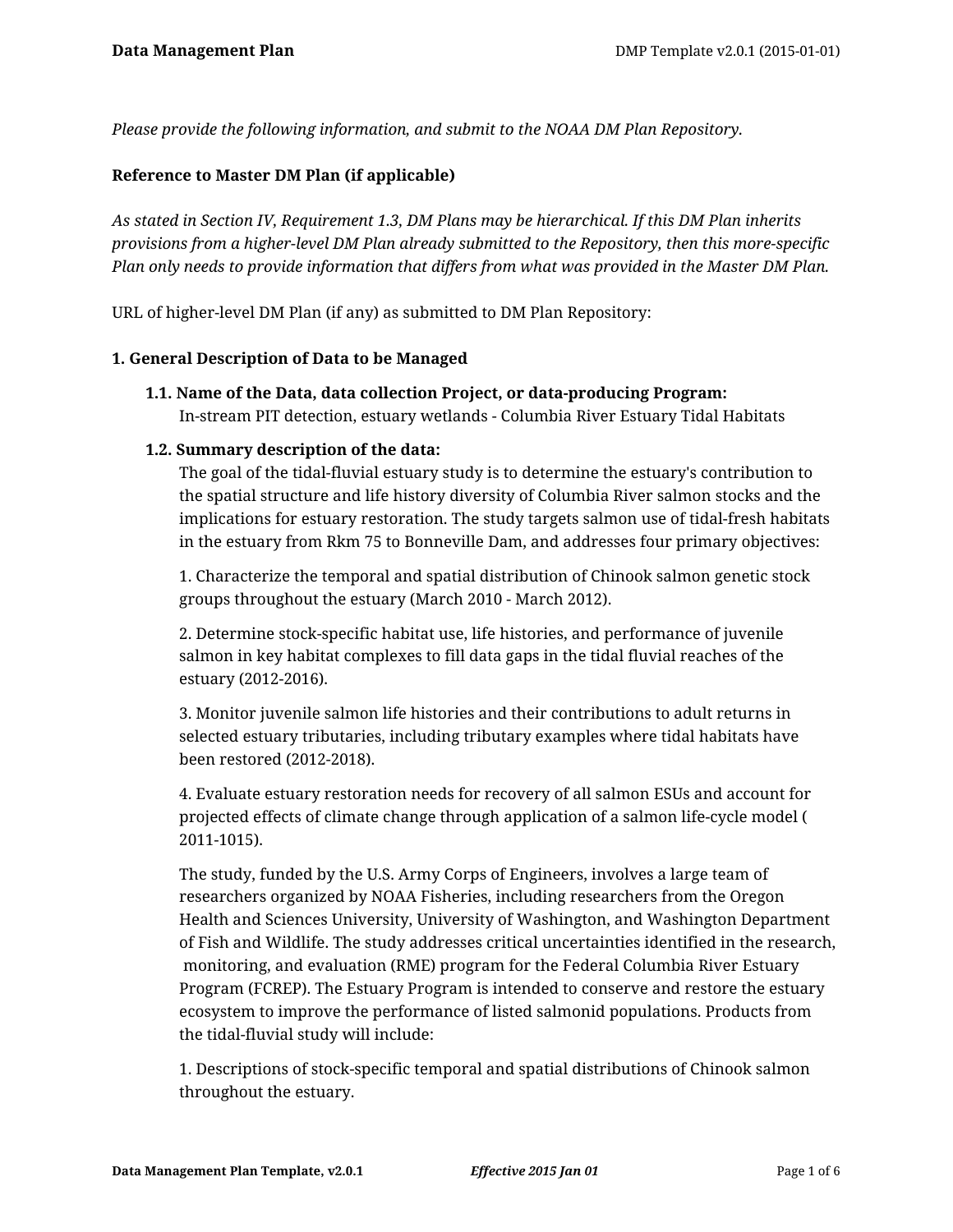2. Estimates of variations in Chinook salmon stock composition and stock-specific growth, food habits, consumption rates, and bioenergetic efficiencies within selected tidal-fluvial habitats.

3. Estimated contributions of estuarine life histories among returning adult Chinook salmon from selected populations throughout the Columbia River Basin.

4. A hydrological model quantifying the dynamics of rearing habitat opportunities for juvenile salmon at estuary reach and habitat scales.

5. Improved life-cycle models to account for the estuarine life histories of juvenile salmon and estimating the potential effectiveness of estuary restoration actions on the recovery and viability of selected salmon stocks. These results will directly address information needs to support estuary actions specified in the Federal Columbia River Power System (FCRPS) Biological Opinion for the Columbia River. The tidal-fluvial estuary study is part of an ongoing estuary research program initiated in 2002. The current study expands upon earlier research conducted in the lower 100 km of the estuary from 2002 to 2008. Although all objectives will be addressed by 2018 to correspond with a review of progress implementing the FCRPS Biological Opinion, some sampling activities may extend beyond this date to allow brood-year reconstruction of estuary contributions to adult returns in selected streams (Objective 3).

PIT detection data (residence time, travel time) in estuary wetland channels from juvenile salmon tagged by this project and other projects.

- **1.3. Is this a one-time data collection, or an ongoing series of measurements?** One-time data collection
- **1.4. Actual or planned temporal coverage of the data:** 2010-03-31 to 2018-09-30
- **1.5. Actual or planned geographic coverage of the data:** W: -123.9474, E: -123.9474, N: 46.1995, S: 46.1995 Point Adams Field Station

# **1.6. Type(s) of data:**

*(e.g., digital numeric data, imagery, photographs, video, audio, database, tabular data, etc.)* Table (digital)

# **1.7. Data collection method(s):**

*(e.g., satellite, airplane, unmanned aerial system, radar, weather station, moored buoy, research vessel, autonomous underwater vehicle, animal tagging, manual surveys, enforcement activities, numerical model, etc.)*

# **1.8. If data are from a NOAA Observing System of Record, indicate name of system:**

## **1.8.1. If data are from another observing system, please specify:**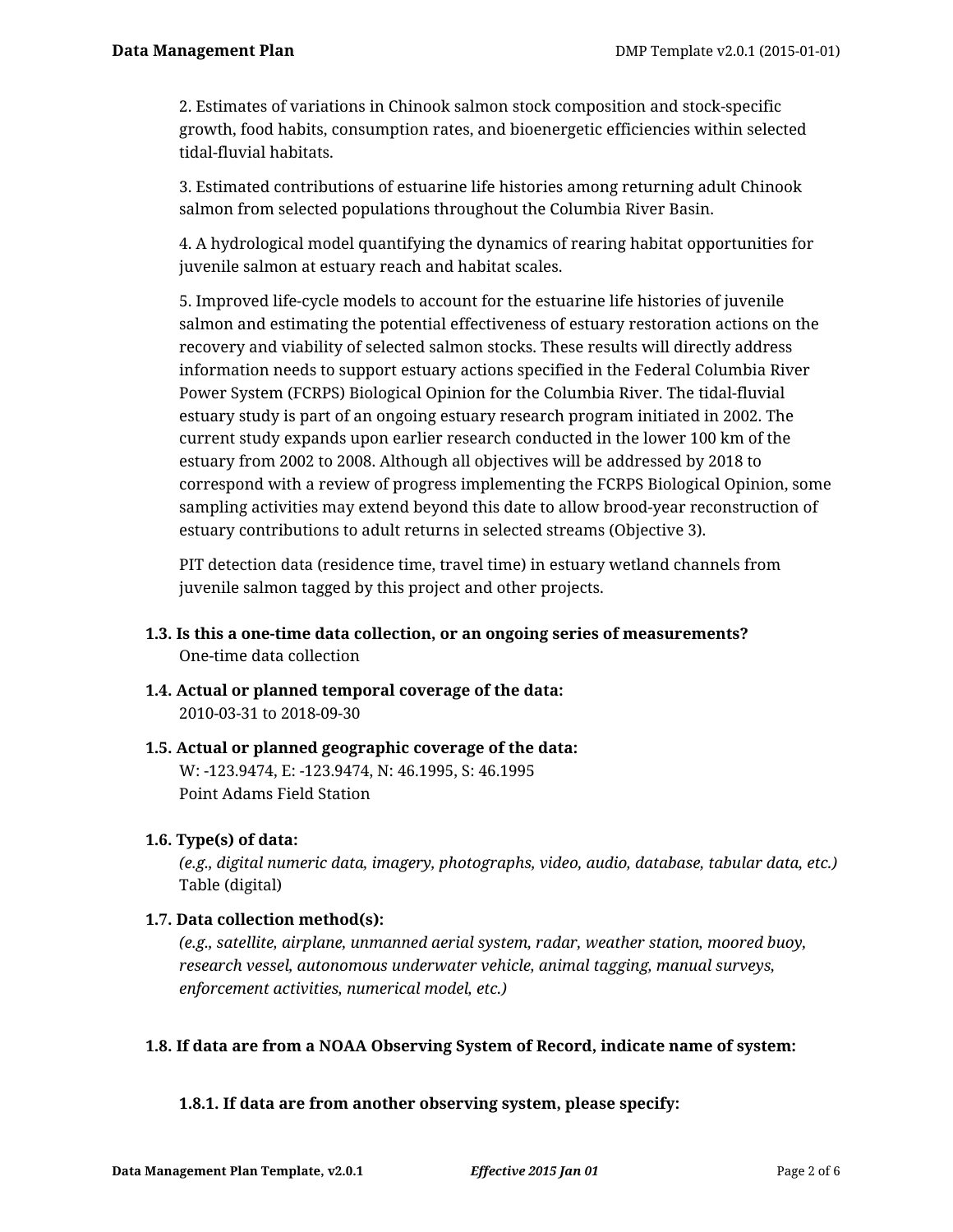#### **2. Point of Contact for this Data Management Plan (author or maintainer)**

#### **2.1. Name:**

Northwest Fisheries Science Center (NWFSC)

**2.2. Title:**

Metadata Contact

- **2.3. Affiliation or facility:** Northwest Fisheries Science Center (NWFSC)
- **2.4. E-mail address:** nmfs.nwfsc.metadata@noaa.gov

**2.5. Phone number:** 206-860-3200

#### **3. Responsible Party for Data Management**

*Program Managers, or their designee, shall be responsible for assuring the proper management of the data produced by their Program. Please indicate the responsible party below.*

**3.1. Name:** Regan A McNatt

**3.2. Title:** Data Steward

## **4. Resources**

*Programs must identify resources within their own budget for managing the data they produce.*

**4.1. Have resources for management of these data been identified?**

No

# **4.2. Approximate percentage of the budget for these data devoted to data management ( specify percentage or "unknown"):**

5

## **5. Data Lineage and Quality**

*NOAA has issued Information Quality Guidelines for ensuring and maximizing the quality, objectivity, utility, and integrity of information which it disseminates.*

# **5.1. Processing workflow of the data from collection or acquisition to making it publicly accessible**

*(describe or provide URL of description):*

Lineage Statement:

Some field collected data are manually entered to software at time of observation. Other data are imported into Access and then uploaded to regional database called PTAGIS.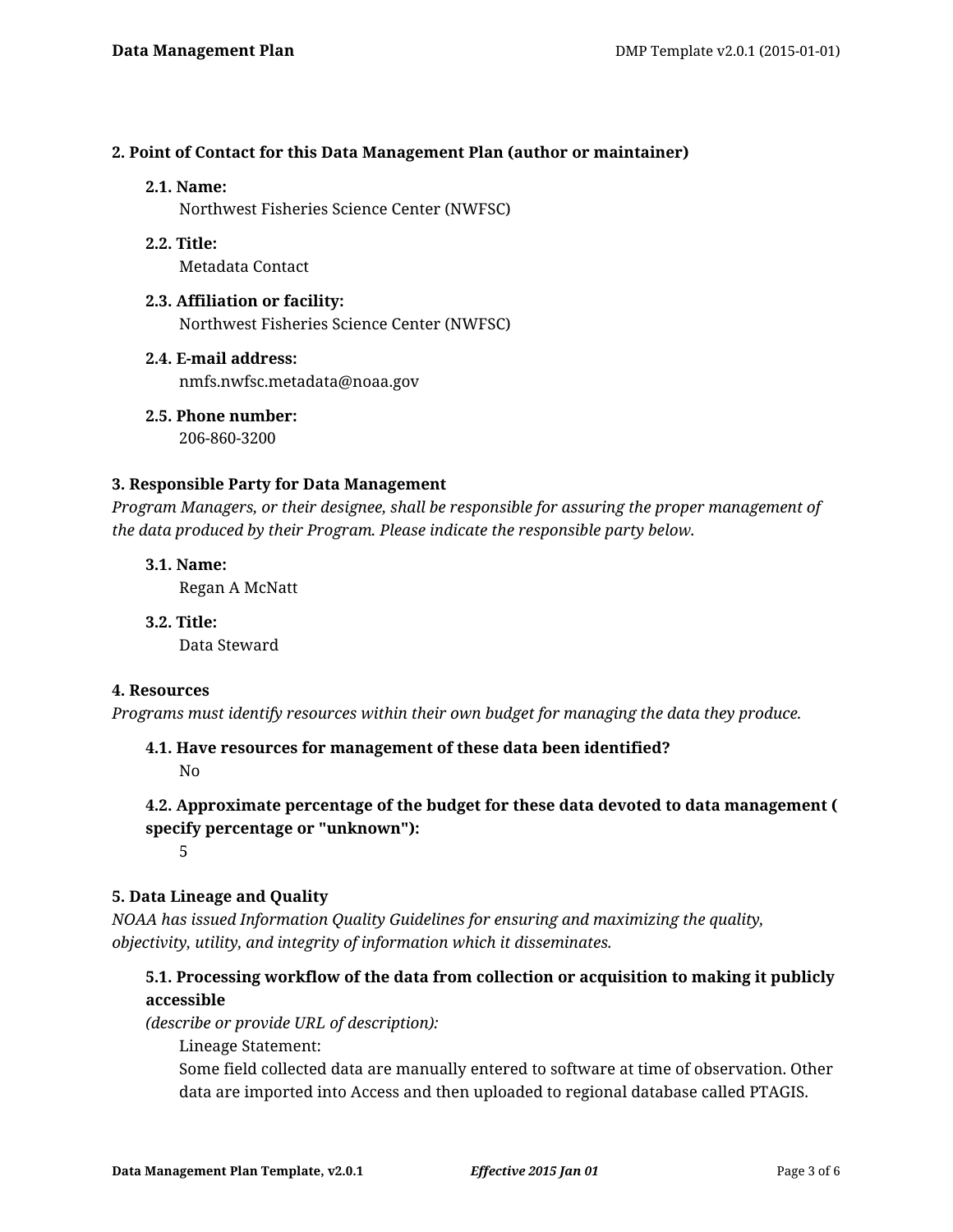**5.1.1. If data at different stages of the workflow, or products derived from these data, are subject to a separate data management plan, provide reference to other plan:**

**5.2. Quality control procedures employed (describe or provide URL of description):** Access database has some quality control measures. Data uploaded to PTAGIS undergo quality control measures maintained by the database manager. These data were collected and processed in accordance with established protocols and best practices under the direction of the project's Principal Investigator. Contact the dataset Data Manager for full QA/QC methodology.

## **6. Data Documentation**

*The EDMC Data Documentation Procedural Directive requires that NOAA data be well documented, specifies the use of ISO 19115 and related standards for documentation of new data, and provides links to resources and tools for metadata creation and validation.*

- **6.1. Does metadata comply with EDMC Data Documentation directive?** No
	- **6.1.1. If metadata are non-existent or non-compliant, please explain:** Missing/invalid information:
		- 1.7. Data collection method(s)
- **6.2. Name of organization or facility providing metadata hosting:** NMFS Office of Science and Technology
	- **6.2.1. If service is needed for metadata hosting, please indicate:**
- **6.3. URL of metadata folder or data catalog, if known:** https://www.fisheries.noaa.gov/inport/item/17979

## **6.4. Process for producing and maintaining metadata**

*(describe or provide URL of description):*

Metadata produced and maintained in accordance with the NOAA Data Documentation Procedural Directive: https://nosc.noaa.gov/EDMC/DAARWG/docs/EDMC\_PD-Data Documentation v1.pdf

## **7. Data Access**

*NAO 212-15 states that access to environmental data may only be restricted when distribution is explicitly limited by law, regulation, policy (such as those applicable to personally identifiable information or protected critical infrastructure information or proprietary trade information) or by security requirements. The EDMC Data Access Procedural Directive contains specific guidance, recommends the use of open-standard, interoperable, non-proprietary web services, provides information about resources and tools to enable data access, and includes a Waiver to be submitted*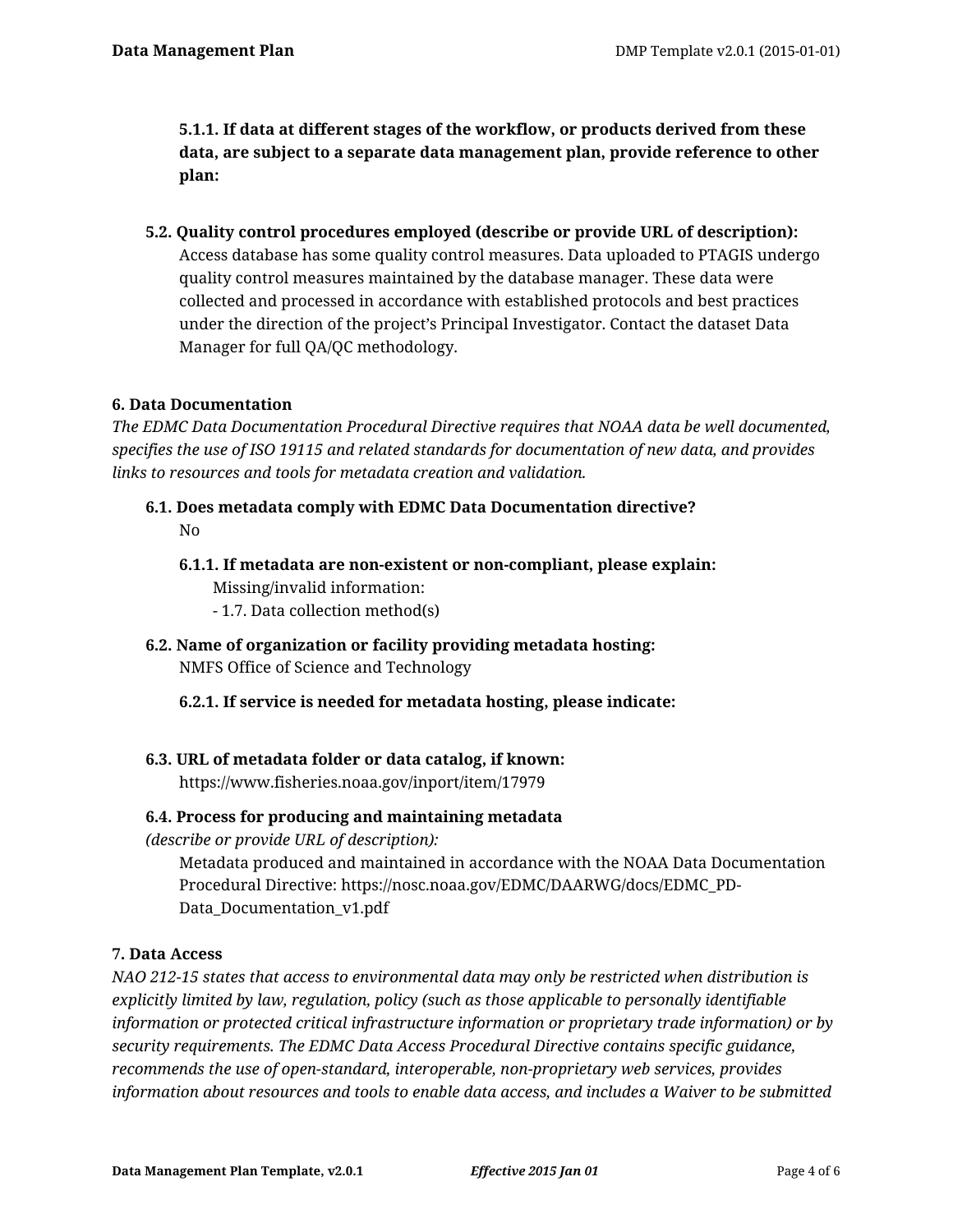*to justify any approach other than full, unrestricted public access.*

**7.1. Do these data comply with the Data Access directive?**

Yes

**7.1.1. If the data are not to be made available to the public at all, or with limitations, has a Waiver (Appendix A of Data Access directive) been filed?**

**7.1.2. If there are limitations to public data access, describe how data are protected from unauthorized access or disclosure:**

- **7.2. Name of organization of facility providing data access:** Northwest Fisheries Science Center (NWFSC)
	- **7.2.1. If data hosting service is needed, please indicate:** No

#### **7.2.2. URL of data access service, if known:**

https://www.webapps.nwfsc.noaa.gov/apex/parr/pit\_tag\_details/data/page/ https://www.webapps.nwfsc.noaa.gov/apex/parr/pit\_tag\_downloaded\_data/data/page/ https://www.webapps.nwfsc.noaa.gov/apex/parrdata/inventory/tables/table/pit\_tag\_details https://www.webapps.nwfsc.noaa.gov/apex/parrdata/inventory/tables/table/pit\_tag\_downloaded\_data

#### **7.3. Data access methods or services offered:**

Majority of these data are already available via the regional database, PTAGIS.org

**7.4. Approximate delay between data collection and dissemination:**

0 days

# **7.4.1. If delay is longer than latency of automated processing, indicate under what authority data access is delayed:**

No Delay

## **8. Data Preservation and Protection**

*The NOAA Procedure for Scientific Records Appraisal and Archive Approval describes how to identify, appraise and decide what scientific records are to be preserved in a NOAA archive.*

## **8.1. Actual or planned long-term data archive location:**

*(Specify NCEI-MD, NCEI-CO, NCEI-NC, NCEI-MS, World Data Center (WDC) facility, Other, To Be Determined, Unable to Archive, or No Archiving Intended)* OTHER

## **8.1.1. If World Data Center or Other, specify:**

## **8.1.2. If To Be Determined, Unable to Archive or No Archiving Intended, explain:**